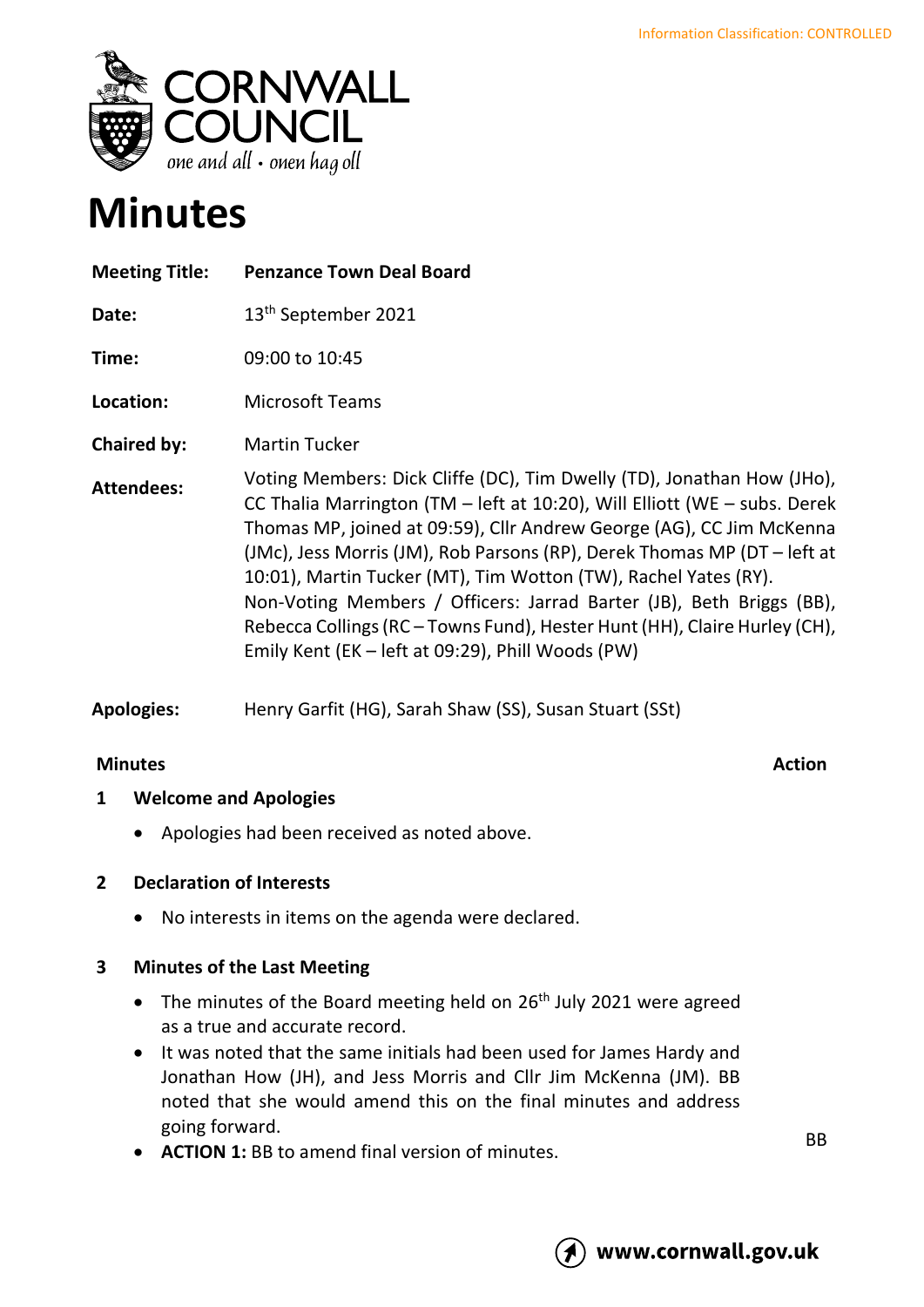#### **4 Matters arising not covered on the agenda**

- Item 5, page 2 M noted that he and RP needed to follow up on discussion with DT re. any Govt. feedback around funding award.
- All other actions had been completed.

#### **5 Programme Management Office – project progress report**

- Reports were circulated with the agenda pack.
- CH advised that she would be covering items 5 and 6 together as a single item.
- CH took Members through the presentation she had circulated and updated on the activity that had taken place since the previous Board meeting.
- Multiple positions had been recruited to the PMO, with JM being announced as the new Commissioning Specialist from October 2021.
- Melissa Burrow (MB) would be leading on other towns but, due to her background in transport and planning, she was picking up on the transport led projects across the four towns in the interim.
- CH advised that Jim Cooper (JC) remained in post as interim cover, working directly with project leads.
- It was noted that the BID would be invited to nominate a new Board representative following JM departure.
- JM raised that the Board would need to consider who on the Board would take the lead on / contribute to the projects she was currently working on – Transport, Enterprise Grants and Regen.
- **ACTION 2:** MT, RP and CH to discuss approach going forward.
- The tender for Full Business Case support had gone out to open tender and the application deadline had passed. CH advised that, due to ongoing contracting arrangements, she was not yet in a position to advise as to the company who had been awarded the contract but confirmed it was a London based company who would be using locally based consultants. She advised that the company had scored highly on social values and that the evaluation process of all tenders had been conducted by herself and two independent people not involved in Town Deal.
- It was hoped that contracting would be completed this week and the consultants could get to work with Leads on FBCs very soon.
- CH advised that the application for cashflow assistance had been sent to all Leads and JC was working directly with project leads to establish need.
- CH advised that other live/soon to be live recruitments included a central comms post (further discussion on comms under item 7), a support officer, a contracts manager and an analyst role.
- CH introduced JB to the call, as the new apprentice on the PMO team.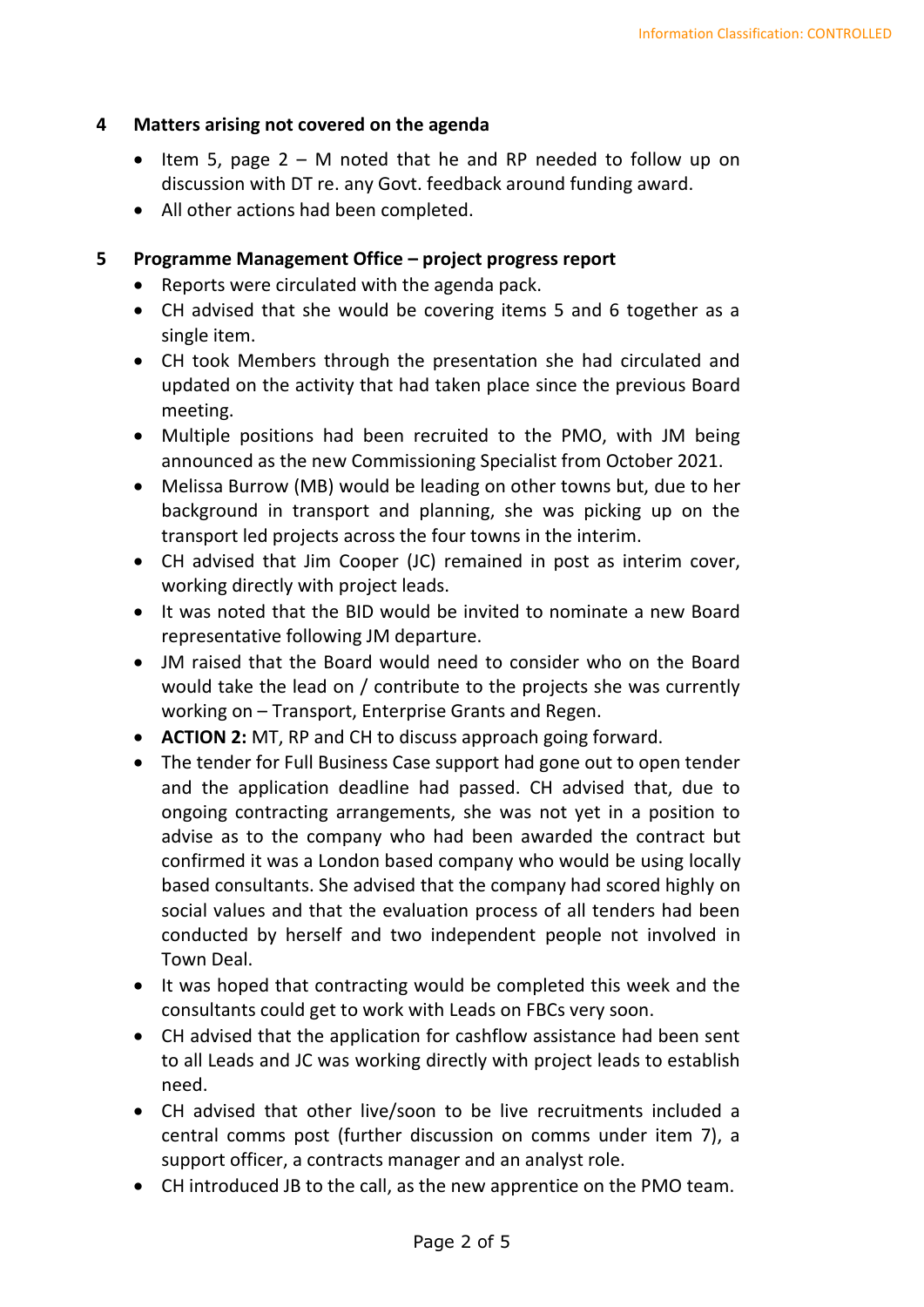- Microsoft Projects Online (MSPO) was currently being implemented by the PMO team to manage all projects/programmes centrally.
- Deadline for all FBCs to be submitted to Govt was June 2022, but CH noted the internal assurance process prior to submission meaning that project leads were being asked to submit by March/April 2022.
- JMc requested a note to be circulated regarding Transport projects and how they were fitting with wider transport projects/strategy in Penzance.
- **ACTION 3:** CH to provide transport update at next Board.
- Risk mitigation around planning requirements for projects was discussed, with CH advising that she had established a Strategic Planning Performance Agreement (PPA) with senior planning colleagues in order to meet regularly and appraise projects requiring planning, including identifying any projects requiring their own individual project PPA.
- Risk of increase in construction costs was discussed, with Board members noting how important it was for all projects to mitigate for these increased costs and delays, and that all contractors engaged to deliver projects have a process in place.
- There was concern over Government's view on the construction costs of such funding projects.
- DT commented that Govt. is seeing prices start to level off so were perhaps not too concerned about the long-term effects of this, and also that he was also aware that Govt. should be cognisant of the potential skills shortage.
- **ACTION 4:** DT to speak to special advisor for Towns Fund to establish what their expectations are as to how individual towns prepare for this.
- CH confirmed that these risks would be incorporated into the Full Business Case for each project.

#### **6 Penzance Town Deal Delivery Plan**

• This was covered under item 5 above.

#### **7 Comms strategy update**

- A report was circulated with the agenda pack, outlining the strategy going forwards and indicated the funding sum being delegated to the Board by the PMO for local comms provision.
- **ACTION 5:** Comms group to reform, with the addition of TD Board

- **8 Feedback from Towns Fund Board Development Session**
	- RC provided a summary of discussions at the session, with a slide pack to be circulated with the minutes.
	- It was noted that the session had also been recorded and a link to this shared with the Board.

CH

**DT**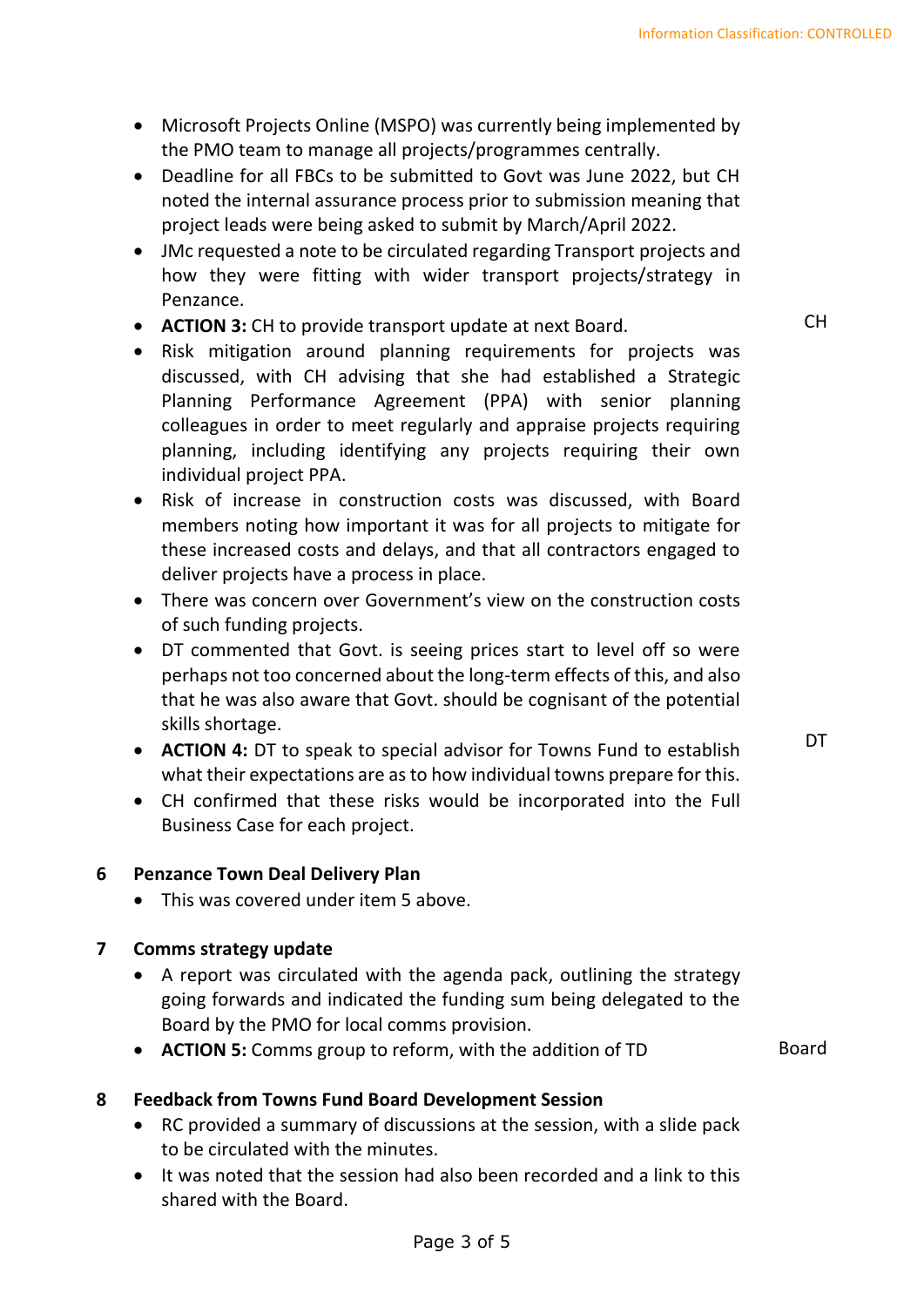- **ACTION 6:** BB to circulate slide pack with the minutes of the meeting.
- JMc thanked RC for the helpful meeting and requested that the future revenue to sustain capital projects be borne in mind going forward, as raised by TD earlier in the meeting.
- CH noted that she was engaged with Cornwall Council asset managers for CC led projects to ensure they were informed early in the process in terms of longer-term maintenance. For non-CC projects, this was a key part of Full Business Case.
- TD noted that wider funding, outside Town Deal and Future High Street Fund (FHSF) were discussed and felt that the Board remit should be wider than the Town Deal.
- CH confirmed that FHSF would be reported at future Boards. She noted that capacity would be an issue in terms of putting information from wider sources on the agenda and encouraged the Board to consider resourcing of this.
- **ACTION 7:** BB / CH to add FHSF to future agendas and provide report.
- PW advised that this was being considered in the background and would be brought back to Board at a later date. The Terms of Reference could be approved in the meantime and amended at a later date. TD wished to avoid too many iterations of the ToRs and felt this wording should be added prior to approval.

#### **9 Revised Draft Terms of Reference**

- A report was circulated with the agenda pack.
- TD requested a track changed version of the ToRs.
- **ACTION 8:** BB to circulate marked version.
- TD commented that he would prefer not to have another round of changes down the line and proposed some suggested wording to include in this version.
- TD also suggested a name change from Penzance Town Deal Board to Penzance Town Board.
- The Board felt that these considerations were more fundamental than could be decided within the current meeting and it was agreed that the marked-up Terms of Reference and TD's proposed wording be circulated for consideration by Board Members prior to the next Board meeting.
- It was noted that the wording suggesting the Board was 'advisory' in nature was being amended to reflect the Board's role was strategic in nature.
- PW confirmed that the Board had a key strategic role and would see all the FBCs prior to submission to CC/Govt. They continued to have a key role in moving projects forward, approving paperwork, challenging information etc.

BB

BB

Page 4 of 5